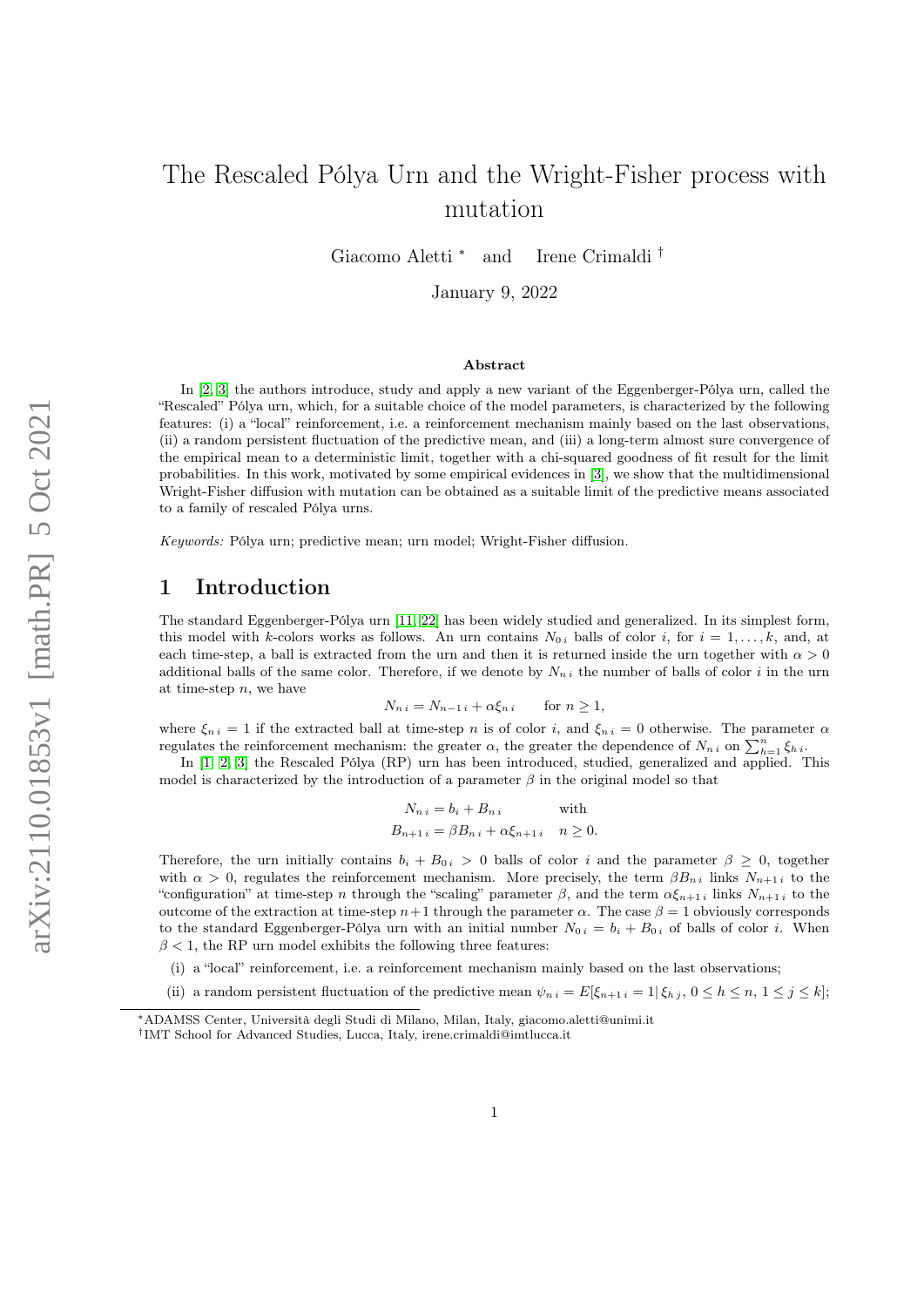(iii) a long-term almost sure convergence of the empirical mean  $\sum_{n=1}^{N} \xi_{n i}/N$  to the deterministic limit  $p_i = b_i / \sum_{i=1}^n b_i$ , and a chi-squared goodness of fit result for the long-term probability distribution  $\{p_1, \ldots, p_k\}.$ 

Regarding point (iii), we specifically have that the chi-squared statistics

$$
\chi^{2} = N \sum_{i=1}^{k} \frac{(O_{i}/N - p_{i})^{2}}{p_{i}},
$$

where N is the size of the sample and  $O_i = \sum_{n=1}^{N} \xi_{n,i}$  the number of observations equal to i in the sample, is asymptotically distributed as  $\chi^2(k-1)\lambda$ , with  $\lambda > 1$ . This means that the presence of correlation among observations mitigates the effect of the sample size  $N$ , that multiplies the chi-squared distance between the observed frequencies and the expected probabilities. This aspect is important for the statistical applications in the context of a "big sample", when a small value of the chi-squared distance might be significant, and hence a correction related to the correlation between observations is desirable. In [\[1,](#page-11-3) [2\]](#page-11-0) it is described a possible application in the context of clustered data, with independence between clusters and correlation, due to a reinforcement mechanism, inside each cluster.

In [\[3\]](#page-11-1) the RP urn has been applied as a good model for the evolution of the sentiment associated to Twitter posts. For these processes the estimated values of  $\beta$  are strictly smaller than 1, but very near to 1. Note that the RP urn dynamics with such a value for  $\beta$  cannot be approximated by the standard Pólya urn  $(\beta = 1)$ , because one would loose the fluctuations of the predictive means and the possibility of touching the barriers  $\{0,1\}$ . In Figure [1,](#page-2-0) we show the plots of the processes  $(\psi_{n,1})_n$  and  $(\bar{\xi}_{n,1})_n$ , reconstructed from the data and rescaled in time as  $t = n(1 - \beta)^2$ . (Details about the analyzed data sets, the reconstruction process and the parameters estimation can be found in [\[3\]](#page-11-1).) In this work, we show that the law of such processes can be approximated by the one of the Wright-Fisher diffusion with mutation. More precisely, we prove that the multidimensional Wright-Fisher diffusion with mutation can be obtained as a suitable limit of the predictive means associated to a family of RP urns with  $\beta \in [0,1)$ ,  $\beta \to 1$ .

The Wright–Fisher (WF) class of diffusion processes models the evolution of the relative frequency of a genetic variant, or allele, in a large randomly mating population with a finite number k of genetic variants. When  $k = 2$ , the WF diffusion obeys the one-dimensional stochastic differential equation

<span id="page-1-0"></span>
$$
dX_t = F(X_t)dt + \sqrt{X_t(1 - X_t)}dW_t, \qquad X_0 = x_0, t \in [0, T].
$$
\n(1)

The drift coefficient,  $F : [0, 1] \rightarrow R$ , can include a variety of evolutionary forces such as mutation and selection. For example,  $F(x) = p_1 - (p_1 + p_2)x = p_1(1-x) - p_2x$  describes a process with recurrent mutation between the two alleles, governed by the mutation rates  $p_1 > 0$  and  $p_2 > 0$ . The drift vanishes when  $x = p_1/(p_1 + p_2)$  which is an attracting point for the dynamics. Equation [\(1\)](#page-1-0) can be generalized to the case  $k > 2$ . The WF diffusion processes are widely employed in Bayesian Statistics, as models for time-evolving priors [\[12,](#page-11-4) [14,](#page-11-5) [24,](#page-12-1) [28\]](#page-12-2) and as a dicrete-time finite-population construction method of the two-parameter Poisson-Dirichlet diffusion [\[6\]](#page-11-6). They have been applied in genetics [\[4,](#page-11-7) [16,](#page-12-3) [23,](#page-12-4) [26,](#page-12-5) [29,](#page-12-6) [31\]](#page-12-7), in biophysics [\[7,](#page-11-8) [8\]](#page-11-9), in filtering theory [\[5,](#page-11-10) [25\]](#page-12-8) and in finance [\[9,](#page-11-11) [13\]](#page-11-12).

The benefit coming from the proven limit result is twofold. First, the known properties of the WF process can give a description of the RP urn when the parameter  $\beta$  is strictly smaller than one, but very near to one. Second, the given result might furnish the theoretical base for a new simulation method of the WF process. Indeed, simulation from Equation [\(1\)](#page-1-0) is highly nontrivial because there is no known closed form expression for the transition function of the diffusion, even in the simple case with null drift [\[18\]](#page-12-9).

The sequel of the paper is so structured. In Section [2](#page-1-1) we set up our notation and we formally define the RP urn model. Section [3](#page-3-0) provides the main result of this work, that is the convergence result of a suitable family of predictive means associated to RP urns with  $\beta \to 1$ . In Section [4](#page-4-0) we list some properties of the considered stochastic processes. In particular, we recall some properties of the WF diffusion with mutation, connecting them to the parameters of the RP urn model. Section [5](#page-7-0) focuses on the case  $k = 2$ . Finally, in Section [6](#page-8-0) we introduce the notion of dominant component (color in the RP urn), related to the possibility of reaching the barrier 1. The paper closes with two technical appendices.

# <span id="page-1-1"></span>2 The Rescaled Pólya urn

In all the sequel (unless otherwise specified) we suppose given two parameters  $\alpha > 0$  and  $\beta \ge 0$ . Given a vector  $\boldsymbol{x} = (x_1, \ldots, x_k)^\top \in \mathbb{R}^k$ , we set  $|\boldsymbol{x}| = \sum_{i=1}^k |x_i|$  and  $||\boldsymbol{x}||^2 = \boldsymbol{x}^\top \boldsymbol{x} = \sum_{i=1}^k |x_i|^2$ . Moreover we denote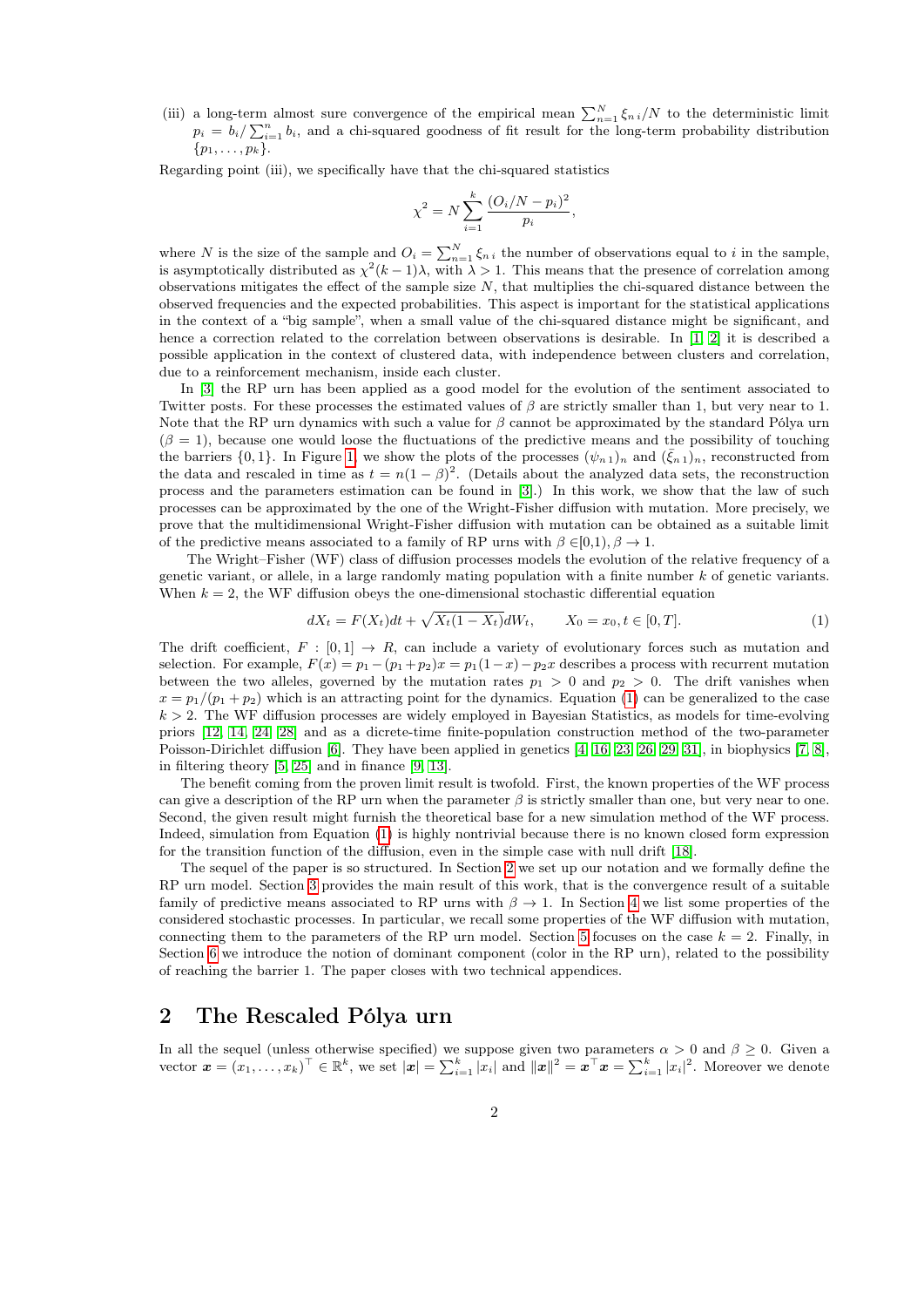

<span id="page-2-0"></span>Figure 1: Twitter data: In [\[3\]](#page-11-1) the RP urn has been proven to be a good model for the evolution of the sentiment associated to Twitter posts. For these processes we have estimated values of  $\beta$  smaller than 1, but very near to 1. We here plot the processes  $(\psi_{n_1})_n$  (red color) and  $(\bar{\xi}_{n_1})_n$  (blue color), reconstructed from the data and rescaled in time as  $t = n(1 - \beta)^2$ . Details about the analyzed data sets, the reconstruction process and the estimated parameters can be found in [\[3\]](#page-11-1).

by 1 and 0 the vectors with all the components equal to 1 and equal to 0, respectively.

To formally work with the RP urn model presented in the introduction, we add here some notations. In the whole sequel the expression "number of balls" is not to be understood literally, but all the quantities are real numbers, not necessarily integers. The urn initially contains  $b_i + B_{0i} > 0$  distinct balls of color i, with  $i = 1, \ldots, k$ . We set  $\mathbf{b} = (b_1, \ldots, b_k)^\top$  and  $\mathbf{B_0} = (B_{0,1}, \ldots, B_{0,k})^\top$ . In all the sequel (unless otherwise specified) we assume  $|\mathbf{b}| > 0$  and we set  $p = \frac{b}{|\mathbf{b}|}$ . At each time-step  $(n+1) \geq 1$ , a ball is drawn at random from the urn, obtaining the random vector  $\xi_{n+1} = (\xi_{n+1,1}, \ldots, \xi_{n+1,k})^\top$  defined as

$$
\xi_{n+1 i} = \begin{cases} 1 & \text{when the extracted ball at time } n+1 \text{ is of color } i \\ 0 & \text{otherwise,} \end{cases}
$$

and the number of balls in the urn is so updated:

$$
N_{n+1} = b + B_{n+1}
$$
 with  $B_{n+1} = \beta B_n + \alpha \xi_{n+1}$ , (2)

<span id="page-2-1"></span>which gives

<span id="page-2-3"></span>
$$
\boldsymbol{B_n} = \beta^n \boldsymbol{B_0} + \alpha \beta^n \sum_{h=1}^n \beta^{-h} \boldsymbol{\xi_h} \,. \tag{3}
$$

Similarly, from the equality

<span id="page-2-2"></span>
$$
|\boldsymbol{B_{n+1}}| = \beta |\boldsymbol{B_n}| + \alpha \,,
$$

we get, using  $\sum_{h=0}^{n-1} x^h = (1 - x^n)/(1 - x)$ ,

$$
|\boldsymbol{B_n}| = \beta^n |\boldsymbol{B_0}| + \alpha \sum_{h=1}^n \beta^{n-h} = \beta^n \left( |\boldsymbol{B_0}| - \frac{\alpha}{1-\beta} \right) + \frac{\alpha}{1-\beta}.
$$
 (4)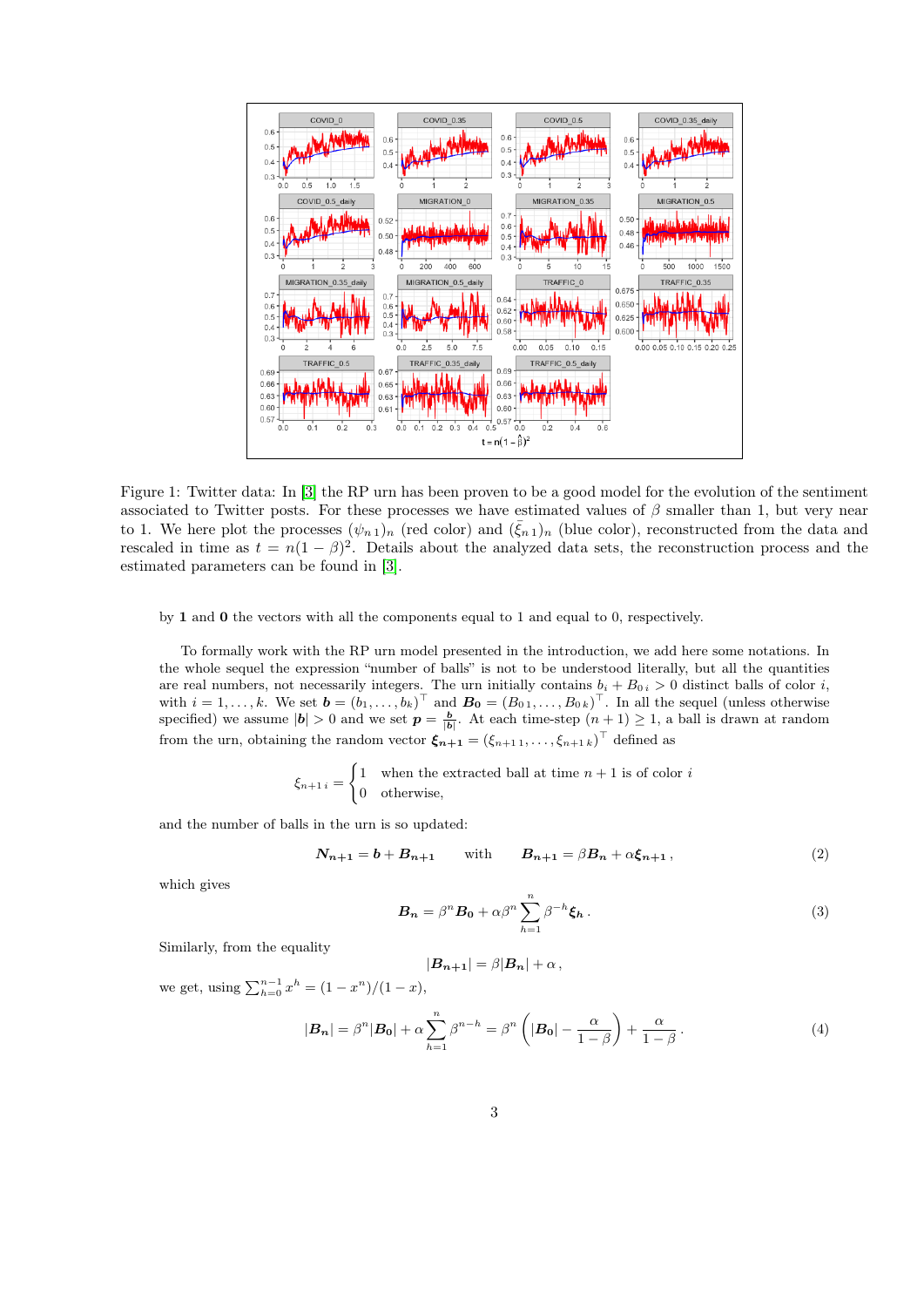<span id="page-3-2"></span>Setting  $r_n^* = |\mathbf{N_n}| = |\mathbf{b}| + |\mathbf{B_n}|$ , that is the total number of balls in the urn at time-step n, we get the relations

<span id="page-3-1"></span>
$$
r_{n+1}^* = r_n^* + (\beta - 1)|\mathbf{B_n}| + \alpha \tag{5}
$$

and

$$
r_n^* = |\boldsymbol{b_0}| + \frac{\alpha}{1-\beta} + \beta^n \left( |\boldsymbol{B_0}| - \frac{\alpha}{1-\beta} \right). \tag{6}
$$

Moreover, setting  $\mathcal{F}_0$  equal to the trivial  $\sigma$ -field and  $\mathcal{F}_n = \sigma(\xi_1, \ldots, \xi_n)$  for  $n \geq 1$ , the conditional probabilities  $\psi_n = (\psi_{n,1}, \dots, \psi_{n,k})^\top$  of the extraction process, also called *predictive means*, are

$$
\psi_n = E[\xi_{n+1}|\mathcal{F}_n] = \frac{N_n}{|N_n|} = \frac{b + B_n}{r_n^*} \qquad n \ge 0 \tag{7}
$$

and, from  $(3)$  and  $(4)$ , we have

$$
\psi_n = \frac{b + \beta^n B_0 + \alpha \sum_{h=1}^n \beta^{n-h} \xi_h}{|b| + \frac{\alpha}{1-\beta} + \beta^n \left( |B_0| - \frac{\alpha}{1-\beta} \right)}.
$$
\n(8)

The dependence of  $\psi_n$  on  $\xi_h$  depends on the factor  $f(h,n) = \alpha \beta^{n-h}$ , with  $1 \leq h \leq n, n \geq 0$ . In the case of the standard Eggenberger-Pólya urn, that corresponds to  $\beta = 1$  for all n, each observation  $\xi_h$  has the same "weight"  $f(h, n) = \alpha$ . Instead, when  $\beta < 1$  the factor  $f(h, n)$  increases with h, then the main contribution is given by the most recent extractions. We refer to this phenomenon as "local" reinforcement. The case  $\beta = 0$ is an extreme case, for which  $\psi_n$  depends only on the last extraction  $\xi_n$ .

By means of  $(7)$ , together with  $(2)$  and  $(5)$ , we get

$$
\psi_{n+1} - \psi_n = -\frac{(1-\beta)}{r_{n+1}^*} |b| (\psi_n - p) + \frac{\alpha}{r_{n+1}^*} (\xi_{n+1} - \psi_n).
$$
\n(9)

Setting  $\Delta M_{n+1} = \xi_{n+1} - \psi_n$  and letting  $\epsilon_n = |b|(1-\beta)/r_{n+1}^*$  and  $\delta_n = \alpha/r_{n+1}^*$ , from [\(9\)](#page-3-3) we obtain

<span id="page-3-3"></span>
$$
\psi_{n+1} - \psi_n = -\epsilon_n(\psi_n - p) + \delta_n \Delta M_{n+1} \,. \tag{10}
$$

### <span id="page-3-0"></span>3 Main result

Consider the RP urn with parameters  $\alpha > 0$ ,  $\beta \in [0,1)$  and  $\mathbf{B}_0$  such that  $|\mathbf{B}_0| = r(\beta) = \alpha/(1-\beta)$  and set  $b = |b| > 0$ . Consequently, the total number of balls in the urn along the time-steps is constantly equal to  $r^*(\beta) = b + r(\beta)$  and, if we denote by  $\psi^{(\beta)} = (\psi_n^{(\beta)})_n$  the predictive means corresponding to the fixed value  $\beta$ , we have the dynamics

<span id="page-3-4"></span>
$$
\psi_n^{(\beta)} - \psi_{n-1}^{(\beta)} = -\epsilon(\beta) \big( \psi_{n-1}^{(\beta)} - p \big) + \delta(\beta) \Delta M_n^{(\beta)}, \tag{11}
$$

where

$$
\epsilon(\beta) = \frac{b(1-\beta)^2}{\alpha + b(1-\beta)}, \qquad \delta(\beta) = \frac{\alpha(1-\beta)}{\alpha + b(1-\beta)}
$$
(12)

and  $\Delta M_n^{(\beta)} = \xi_n^{(\beta)} - \psi_{n-1}^{(\beta)}$ . (Note that we have  $\epsilon(\beta) \sim c\delta(\beta)^2$  for  $\beta \to 1$ , with  $c = b/\alpha > 0$ .) Finally, define  $\boldsymbol{X}^{(\beta)}=(\boldsymbol{X^{(\beta)}_{t}})_{t\geq 0}$  where

$$
X_t^{(\beta)} = \psi_{\lfloor t/(1-\beta)^2 \rfloor}^{(\beta)} \iff X_t^{(\beta)} = \psi_{n-1}^{(\beta)}, \ t \in \left[ (n-1)(1-\beta)^2, n(1-\beta)^2 \right). \tag{13}
$$

The following result holds true:

<span id="page-3-5"></span>**Theorem 1.** Suppose that  $X_0^{(\beta)}$  weakly converges towards some process  $X_0$  when  $\beta \to 1$ . Then, for  $\beta \to 1$ , the family of stochastic processes  $\{X^{(\beta)}, \beta \in [0,1)\}\$  weakly converges towards the k-alleles Wright-Fisher diffusion  $\mathbf{X} = (\mathbf{X}_t)_{t \geq 0}$ , with type-independent mutation kernel given by **p** and dynamics

<span id="page-3-6"></span>
$$
d\mathbf{X_t} = -b\frac{\mathbf{X_t} - \mathbf{p}}{\alpha}dt + \Sigma(\mathbf{X_t})d\mathbf{W_t},
$$
\n(14)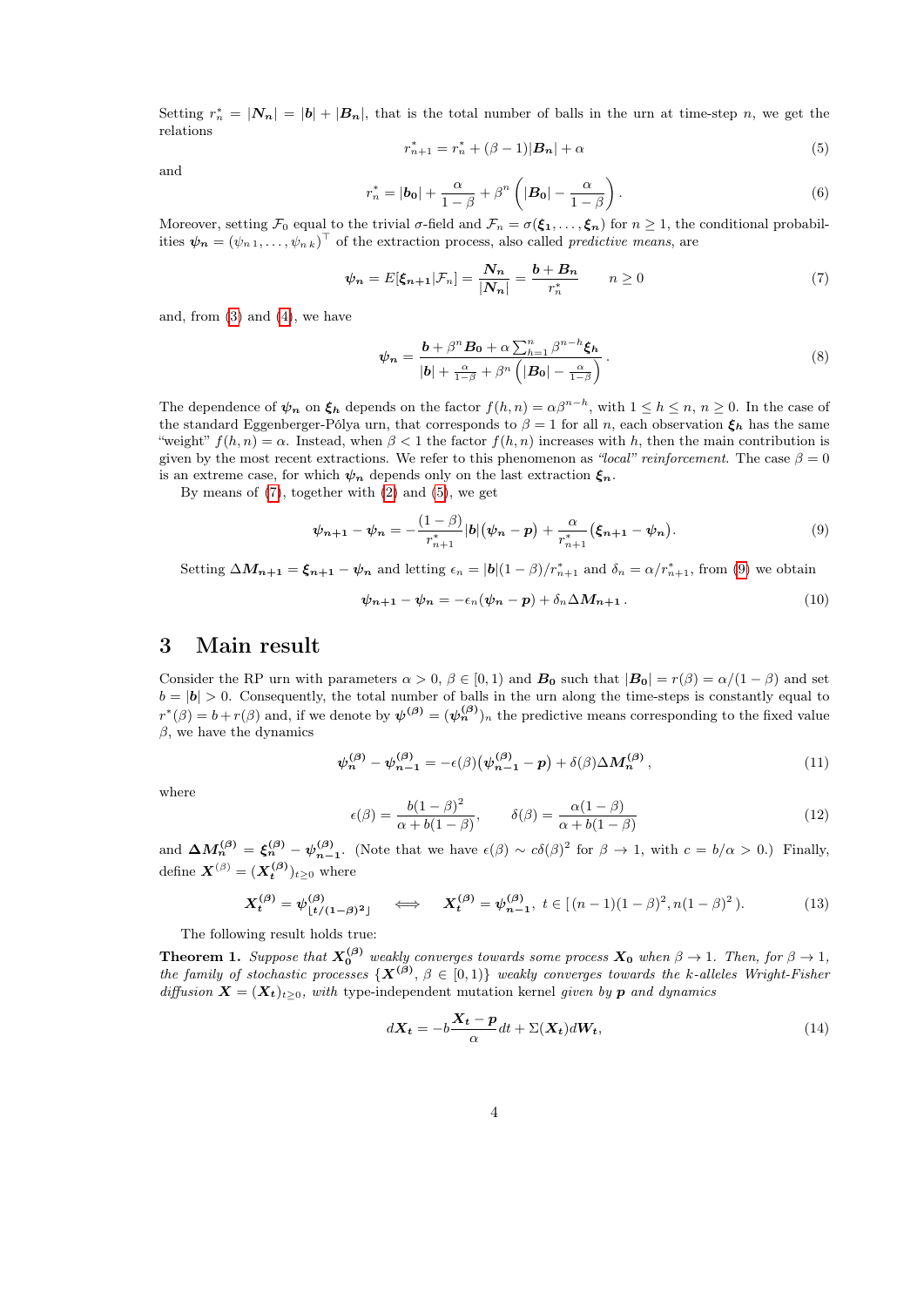with  $\Sigma(\boldsymbol{X_t})\Sigma(\boldsymbol{X_t})^{\top} = \left(\text{diag}(\boldsymbol{X_t}) - \boldsymbol{X_t}\boldsymbol{X_t}^{\top}\right)$  and  $\boldsymbol{1}^{\top}\Sigma(\boldsymbol{X_t}) = \boldsymbol{0}^{\top}$ , that is

<span id="page-4-2"></span>
$$
\Sigma(\boldsymbol{X}_{t})_{ij} = \begin{cases}\n0 & \text{if } X_{t,i} X_{t,j} = 0 \text{ or } i < j \\
\sqrt{X_{t,i} \frac{\sum_{l=i+1}^{k} X_{t,l}}{\sum_{l=i}^{k} X_{t,l}}} & \text{if } i = j \text{ and } X_{t,i} X_{t,j} \neq 0 \\
-X_{t,i} \sqrt{\frac{X_{t,j}}{\sum_{l=j}^{k} X_{t,l} \sum_{l=j+1}^{k} X_{t,l}}} & \text{if } i > j \text{ and } X_{t,i} X_{t,j} \neq 0.\n\end{cases}
$$
\n(15)

*Proof.* Fix a sequence  $(\beta_n)$ , with  $\beta_n \in [0,1)$  and  $\beta_n \to 1$ . The sequence of processes  $\{X^{(\beta_n)}, n \in \mathbb{N}\}\$ is bounded, and hence we have to prove the tighthness of the sequence in the space  $D^k[0,\infty)$  of right-continuous functions with the ususal Skorohod topology, and the characterization of the law of the unique limit process. For any  $f \in C_b^2$ , define

<span id="page-4-1"></span>
$$
\gamma_{n}^{(\beta,f)}(\mathbf{x}) = \hat{A}^{(\beta)} f((n-1)(1-\beta)^{2})(\mathbf{x})
$$
\n
$$
= E\left[\frac{f(\mathbf{X}_{n(1-\beta)^{2}}^{(\beta)}) - f(\mathbf{X}_{(n-1)(1-\beta)^{2}}^{(\beta)})}{(1-\beta)^{2}} \Big| \mathbf{X}_{(n-1)(1-\beta)^{2}}^{(\beta)} = \mathbf{x}\right]
$$
\n
$$
= E\left[\frac{f(\psi_{n}^{(\beta)}) - f(\psi_{n-1}^{(\beta)})}{(1-\beta)^{2}} \Big| \psi_{n-1}^{(\beta)} = \mathbf{x}\right]
$$
\nby  $\underline{\underline{\psi}}^{(11)} \frac{1}{(1-\beta)^{2}} \left(E\left[f(\mathbf{x}) + \sum_{i} \frac{\partial f}{\partial x_{i}}(\mathbf{x})\left(-\epsilon(\beta)(x_{i} - p_{i}) + \delta(\beta)\Delta M_{n,i}^{(\beta)}\right) + \frac{1}{2}\delta(\beta)^{2} \sum_{i,j} \frac{\partial^{2} f}{\partial x_{i} \partial x_{j}}(\mathbf{x})\Delta M_{n,i}^{(\beta)}\Delta M_{n,j}^{(\beta)} + O((1-\beta)^{3}) \Big| \mathcal{F}_{n-1}\right] - f(\mathbf{x})\right)$ \n
$$
= -\frac{b}{\alpha+b(1-\beta)} \sum_{i} \frac{\partial f}{\partial x_{i}}(\mathbf{x})(x_{i} - p_{i}) + \frac{1}{2} \frac{\alpha^{2}}{(\alpha+b(1-\beta))^{2}} \sum_{i,j} \frac{\partial^{2} f}{\partial x_{i} \partial x_{j}}(\mathbf{x})(x_{i}1_{i=j} - x_{i}x_{j}) + O(1-\beta).
$$
\n(A)

We note that, for any  $f \in C_b^2$ , the partial derivatives in [\(16\)](#page-4-1) are uniformly dounded, as x belongs to the compact simplex  $S = \{x_i \geq 0, \sum_i x_i = 1\}$ . The family  $\{\gamma_n^{(\beta,f)}(\mathbf{x}), n \in \mathbb{N}, \beta < 1, \mathbf{x} \in S\}$  is then uniformly integrable. Thus, as a consequence of [\[20,](#page-12-10) Theorem 4] (or [\[21,](#page-12-11) ch. 7.4.3, Theorem 4.3, p. 236]), we have that the sequence of processes  $\{X^{(\beta_n)}, n \in \mathbb{N}\}\$ is tight in the space of right-continuous functions with the ususal Skorohod topology. Since, for any n and t,  $X_t^{(\beta_n)} \in S$ , then  $\mathbf{1}^\top \Sigma(X_t) = \mathbf{0}^\top$ . Moreover, the generator of the limit process is determined by the limit

$$
Af(t)(\boldsymbol{x}) = \lim_{n \to \infty} \gamma_{\lfloor t/(1-\beta)^2 \rfloor}^{(\beta_n, f)}(\boldsymbol{x})
$$
  
=  $-\frac{b}{\alpha} \sum_{i} \frac{\partial f}{\partial x_i}(\boldsymbol{x})(x_i - p_i) + \frac{1}{2} \sum_{ij} \frac{\partial^2 f}{\partial x_i \partial x_j}(\boldsymbol{x})(x_i \mathbb{1}_{i=j} - x_i x_j).$ 

Hence, the weak limit of the sequence of the bounded processes  $X^{(\beta_n)}$  is the diffusion process

$$
d\mathbf{X_t} = -b\frac{\mathbf{X_t} - \mathbf{p}}{\alpha}dt + \Sigma(\mathbf{X_t})d\mathbf{W_t}, \qquad \Sigma(\mathbf{X_t})\Sigma(\mathbf{X_t})^\top = \left(\text{diag}(\mathbf{X_t}) - \mathbf{X_t}\mathbf{X_t}^\top\right).
$$

 $\Box$ 

The expression [\(15\)](#page-4-2) follows from [\[27,](#page-12-12) Corollary 3].

### <span id="page-4-0"></span>4 Some properties

We list here some properties.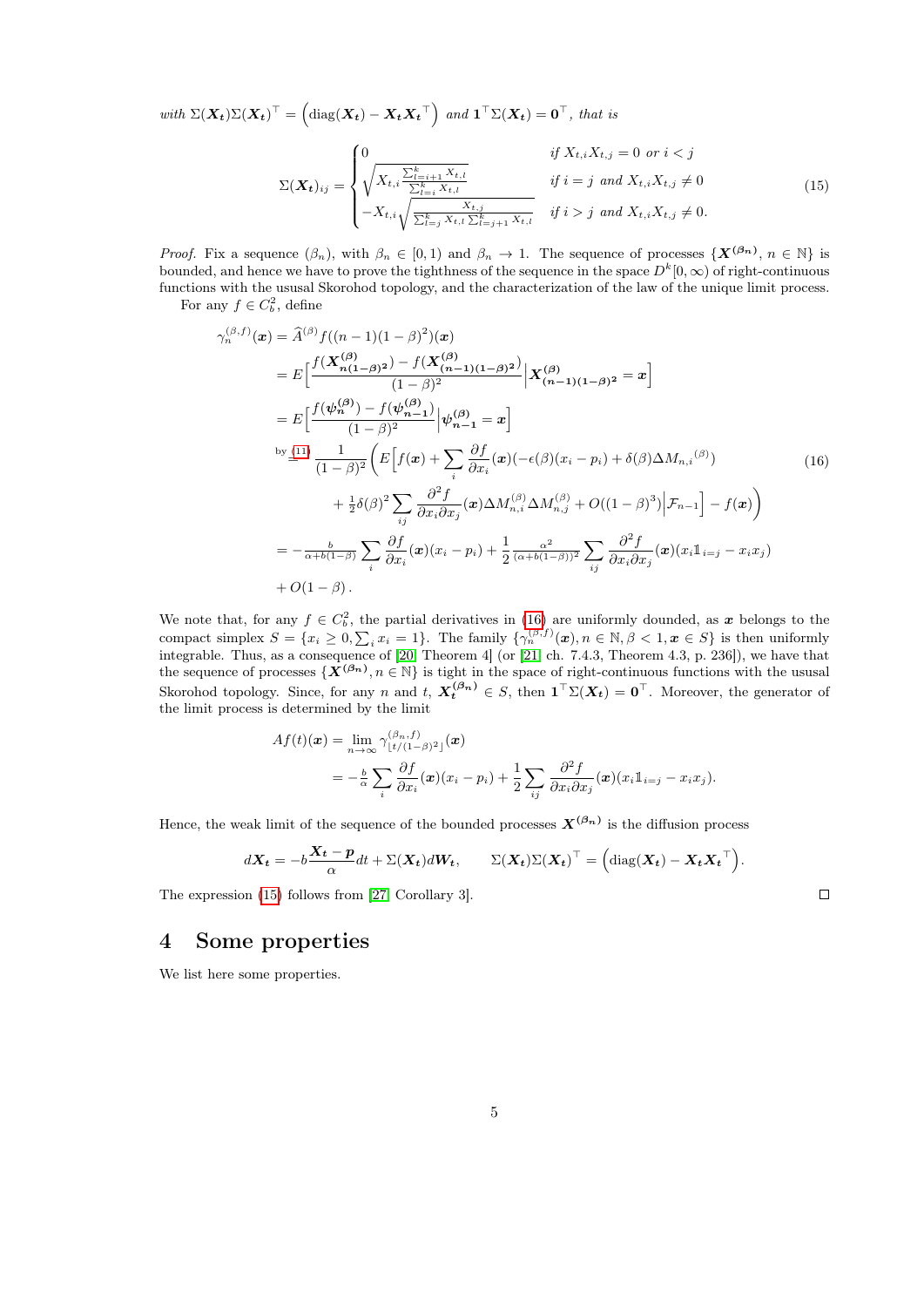### 4.1 Projections

Let  $\mathbf{J} = \{J_1, \ldots, J_{k_J}\}\$ , be a partition of  $\{1, \ldots, k\}\$ , in that  $J_l \neq \emptyset$ ,  $J_{i_1} \cap J_{i_2} = \emptyset$ , and  $\bigcup_{l=1}^{k_J} = \{1, \ldots, k\}\$ . Here  $k_j$  denotes the cardinality of  $J$  . Define the  $k_J$ -dimesional objects  $(\psi_n^{(\beta,J)})_n$ ,  $(\xi_n^{(\beta,J)})_n$  and  $p^{(J)}$  as

$$
\psi_{n,i}^{(\beta,J)} = \sum_{l \in J_i} \psi_{n,l}^{(\beta)}
$$
\n
$$
\xi_{n,i}^{(\beta,J)} = \sum_{l \in J_i} \xi_{n,l}^{(\varepsilon)}
$$
\nfor  $i = 1, ..., k_J$ ,\n
$$
p_i^{(J)} = \sum_{l \in J_i} p_l
$$
\nfor  $i = 1, ..., k_J$ ,

and  $X_t^{(\beta,J)} = \psi_{\lfloor t/(1-\beta)^2 \rfloor}^{(\beta,J)}$ . With these definitions, from [\(11\)](#page-3-4), we immediately get that  $(\psi_n^{(\beta,J)})_n$  is a  $k_J$ -dimensional RP urn following the dynamics

$$
\psi_n^{(\beta,J)} - \psi_{n-1}^{(\beta,J)} = -\epsilon(\beta) \big( \psi_{n-1}^{(\beta,J)} - p^{(J)} \big) + \delta(\beta) \big( \xi_n^{(\beta,J)} - \psi_{n-1}^{(\beta,J)} \big) \tag{17}
$$

and that Theorem [1](#page-3-5) holds for  $X_t^{(\beta,J)}$ . Consequently, the convergence to the Wright-Fisher diffusion still holds if we group together some components of the process. This property is summarized in the following theorem:

<span id="page-5-4"></span><span id="page-5-3"></span>**Theorem 2.** Under the hypothesis of Theorem [1,](#page-3-5) the process  $X_t^{(\beta,J)}$  weakly converges to  $X_t^{(J)}$  which satisfy the SDE

$$
dX_t^{(J)} = -b \frac{X_t^{(J)} - p^{(J)}}{\alpha} dt + \Sigma (X_t^{(J)}) dW_t^*,
$$
\n(18)

where  $\mathbf{W_t^*}$  is a  $k_J$ -dimensional standard Brownian motion, and  $X_{t,i}^{(J)} = \sum_{l \in J_i} X_{t,l}$ .

### 4.2 Limiting ergodic distribution

Since the simplex has dimension  $k - 1$  with respect to the Lebesgue measure, it is convenient to change the notations. Let  $T^{k-1}$  be the  $k-1$ -dimensional simplex defined by

$$
T^{k-1} := \{ \mathbf{y} \in \mathbb{R}^{k-1} : y_1 \geq 0, \ldots, y_{k-1} \geq 0, 1 - y_1 - y_2 - \cdots - y_{k-1} \geq 0 \},\
$$

where, with the old definition, we have  $x_i = y_i$ ,  $i < k$  and  $x_k := 1 - y_1 - y_2 - \cdots - y_{k-1}$ . Obviously, there is a one-to-one natural correspondence between  $T^{k-1}$  and the simplex  $\{x \in \mathbb{R}^k : x_1 \geq 0, \ldots, x_k \geq 0, \sum_i x_i = 1\}$ defined by

$$
y = (y_1, ..., y_{k-1}) \longleftrightarrow (y_1, ..., y_{k-1}, 1 - y_1 - y_2 - \cdots - y_{k-1}) = (x_1, ..., x_{k-1}, x_k) = x.
$$

The Markov diffusion process  $\mathbf{X}_t$  in [\(14\)](#page-3-6) may be ridefined as  $\mathbf{Y}_t = (X_{t,1}, \ldots, X_{t,k-1})$  on  $\mathbf{y} \in T^{k-1}$  with the corresponding generator

<span id="page-5-2"></span>
$$
Lf(\boldsymbol{y}) = -\frac{b}{\alpha} \sum_{i=1}^{k-1} \frac{\partial f}{\partial y_i}(\boldsymbol{y})(y_i - p_i) + \frac{1}{2} \sum_{i,j=1}^{k-1} \frac{\partial^2 f}{\partial y_i \partial y_j}(\boldsymbol{y})(y_i \mathbb{1}_{i=j} - y_i y_j).
$$
(19)

The Kolmogorov forward equation for the density  $p(y, t)$  of the limiting process  $Y_t$  is

$$
\frac{\partial}{\partial t}p(\mathbf{y},t) = \frac{1}{2} \left( \frac{b}{\alpha} \sum_{i=1}^{k-1} \frac{\partial}{\partial y_i} \left( p(\mathbf{y},t)(y_i - p_i) \right) + \sum_{i=1}^{k-1} \frac{\partial^2}{\partial y_i^2} \left( y_i(1 - y_i)p(\mathbf{y},t) \right) - 2 \sum_{1 \le i < j \le k-1} \frac{\partial^2}{\partial y_i \partial y_j} \left( y_i y_j p(\mathbf{y},t) \right) \right). \tag{20}
$$

Therefore, it is not hard to show that the limit invariant ergodic distribution is

<span id="page-5-1"></span><span id="page-5-0"></span>
$$
p(\mathbf{y}) = \frac{1}{B(2\frac{b}{\alpha}\mathbf{p})} (1 - y_1 - \dots - y_{k-1}) \frac{2b(1 - p_1 - \dots - p_{k-1})}{\alpha} - 1 \prod_{i=1}^{k-1} y_i^{\frac{2b p_i}{\alpha} - 1},
$$
(21)

because it satisfy [\(20\)](#page-5-0) (see also [\[30\]](#page-12-13)). The above distribution is the Dirichel distribution  $\text{Dir}(2\frac{b}{\alpha}\mathbf{p})$  as a function of  $x = (y, 1 - y_1 - \cdots - y_{k-1}).$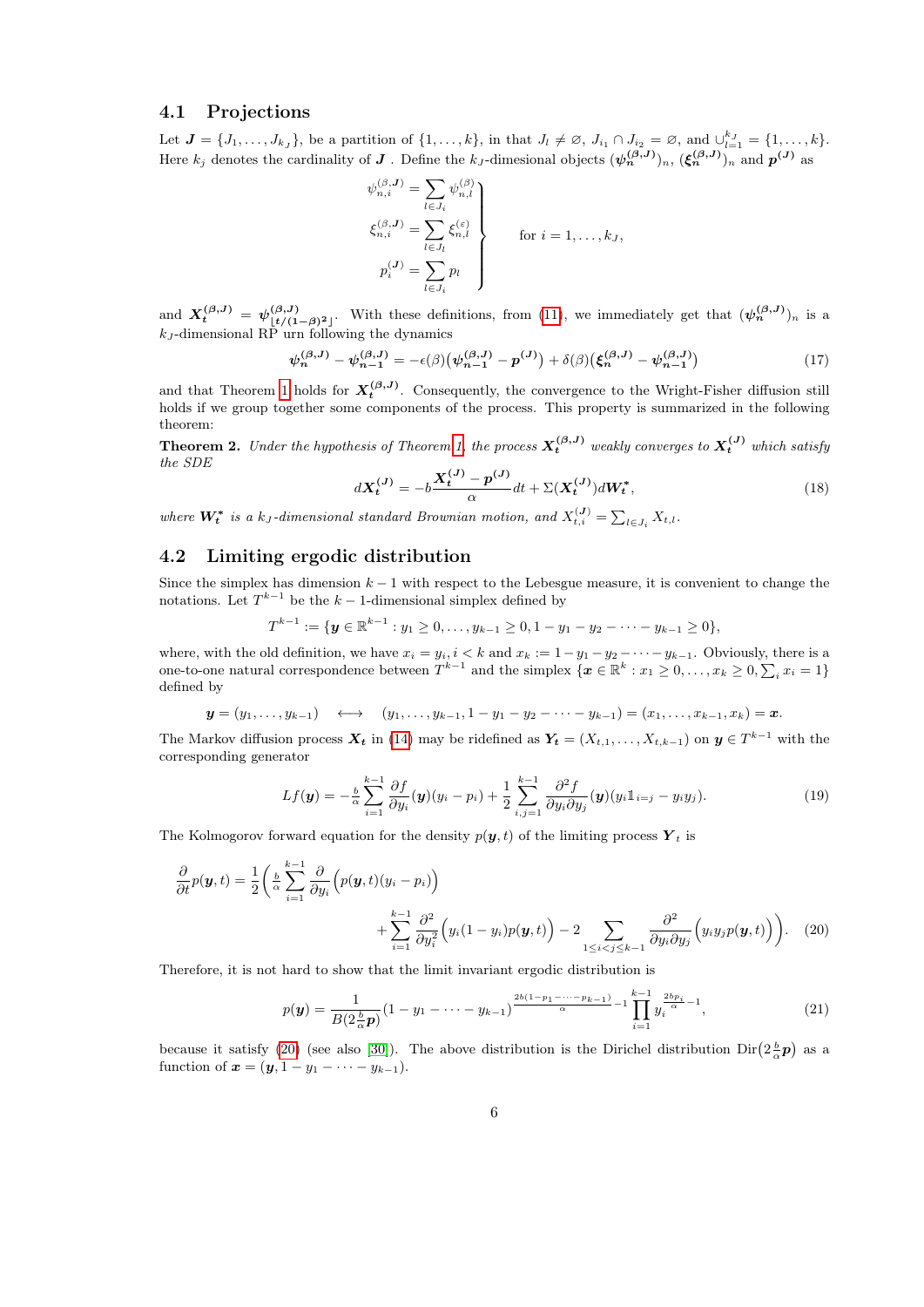### 4.3 Transition density of the limit process

The transition density  $p(\mathbf{y_0}, \mathbf{y}; t)$  is defined by

$$
P(\mathbf{Y_t} \in S | \mathbf{Y_0} = \mathbf{y_0}) = \int_{S \cap T^{k-1}} p(\mathbf{y_0}, \mathbf{y}; t) d\mathbf{y}
$$

and it can be represented in terms of series of orthogonal polynomials given in Appendix [A.](#page-9-0) We first note that the limiting invariant ergoding distribution  $p(y)$  in [\(21\)](#page-5-1) and the generator of the process  $Y_t$  in [\(19\)](#page-5-2) may be rewritten on  $T^{k-1}$  in terms of  $\gamma_i = 2\frac{b}{\alpha}p_i - 1$ , obtaining

$$
\pi_{\gamma}(\mathbf{y}) = \frac{1}{B(\gamma+1)} \Big( \prod_{i=1}^{k-1} y_i^{\gamma_i} \Big) (1 - y_1 - y_2 - \cdots - y_{k-1})^{\gamma_k}
$$
  
\n
$$
Lf(\mathbf{y}) = -\frac{b}{\alpha} \sum_{i=1}^{k-1} \frac{\partial f}{\partial y_i}(\mathbf{y})(y_i - p_i) + \frac{1}{2} \sum_{i,j=1}^{k-1} \frac{\partial^2 f}{\partial y_i \partial y_j}(\mathbf{y})(y_i 1_{i=j} - y_i y_j)
$$
  
\n
$$
= \frac{1}{2} \Big( \sum_{i=1}^{k-1} \Big( 2 \frac{b}{\alpha} p_i - \Big[ \Big( \sum_{i=1}^{k} 2 \frac{b}{\alpha} p_i - 1 \Big) + k \Big] y_i \Big) \frac{\partial f}{\partial y_i}(\mathbf{y})
$$
  
\n
$$
+ \sum_{i=1}^{k-1} y_i (1 - y_i) \frac{\partial^2 f}{\partial y_i^2}(\mathbf{y}) - 2 \sum_{1 \le i < j \le k-1} y_i y_j \frac{\partial^2 f}{\partial y_i \partial y_j}(\mathbf{y}) \Big)
$$
  
\n
$$
= \frac{1}{2} \Big( \sum_{i=1}^{k-1} \Big( \gamma_i + 1 - \Big[ \Big( \sum_{i=1}^{k} \gamma_i \Big) + k \Big] y_i \Big) \frac{\partial f}{\partial y_i}(\mathbf{y})
$$
  
\n
$$
+ \sum_{i=1}^{k-1} y_i (1 - y_i) \frac{\partial^2 f}{\partial y_i^2}(\mathbf{y}) - 2 \sum_{1 \le i < j \le k-1} y_i y_j \frac{\partial^2 f}{\partial y_i \partial y_j}(\mathbf{y}) \Big).
$$

These two expressions coincide with those given in Appendix [A.](#page-9-0) Let  $\mathcal{V}_{n,\gamma}$  be the space of orthogonal polynomials of degree n as defined there and let  $f_{\mathbf{n}}^{\gamma}$  one of the three orthogonal bases given there. Then [\(22\)](#page-10-0) implies

$$
Lf_n^{\gamma} = \frac{1}{2}L_{\gamma}f_n^{\gamma} = \frac{1}{2}(-\lambda_n)f_n^{\gamma} = -\nu_n f_n^{\gamma},
$$

where  $\nu_n = \frac{n(n+k+\sum_{i=1}^k \gamma_i)}{2} = \frac{n(n+2\frac{b}{\alpha}-1)}{2}$  $\frac{2\alpha-1}{2}$ . Note that each  $\psi_n^{\gamma}(t, y) = e^{-\nu_n t} f_n^{\gamma}(y)$  satisfies the Kolmogorov backward equation associated to the process  $Y_t$ , since

$$
\frac{\partial}{\partial t}\psi_{\mathbf{n}}^{\gamma}(t,\mathbf{y})=-\nu_{n}\psi_{\mathbf{n}}^{\gamma}(t,\mathbf{y})=e^{-\nu_{n}t}Lf_{\mathbf{n}}^{\gamma}(\mathbf{y})=L\psi_{\mathbf{n}}^{\gamma}(t,\mathbf{y}).
$$

Now, for any  $y \in T^{k-1}$ , let  $S_y = {\bar{y}: 0 \le \bar{y}_i \le y_i, i = 1, \ldots, k-1}.$  The function

$$
U_{\boldsymbol{y}}(\boldsymbol{y_0},t) = P(\boldsymbol{Y_t} \in S_{\boldsymbol{y}}|\boldsymbol{Y_0} = \boldsymbol{y_0}) = \int_{T^{k-1}} \mathbb{1}_{S_{\boldsymbol{y}}}(\boldsymbol{\bar{y}}) p(\boldsymbol{y_0}, \boldsymbol{\bar{y}}; t) d\boldsymbol{\bar{y}}
$$

satisfies the Kolmogorov backward equation. As in [\[19,](#page-12-14) Section 15.13], we formally write  $U_y(y_0, t)$  in terms of  $\psi_n^{\gamma}(t, y_0)$ , since the Kolmogorov backward equation is additive, obtaining

$$
U_{\boldsymbol{y}}(\boldsymbol{y_0},t)=\sum_{n}\sum_{\mathbf{n}:\;n_1+\cdots+n_{k-1}=n}c_{\mathbf{n}}(\boldsymbol{y})\psi_{\mathbf{n}}^{\gamma}(t,\boldsymbol{y_0}).
$$

Note that the boundary conditions imply that

$$
\mathbb{1}_{S_{\mathbf{y}}}(\mathbf{y_0}) = \lim_{t \to 0^+} U_{\mathbf{y}}(\mathbf{y_0}, t) = \lim_{t \to 0^+} \sum_{n} \sum_{\mathbf{n} : n_1 + \dots + n_{k-1} = n} c_{\mathbf{n}}(\mathbf{y}) e^{-\nu_n t} f_{\mathbf{n}}(\mathbf{y_0})
$$

$$
= \sum_{n} \sum_{\mathbf{n} : n_1 + \dots + n_{k-1} = n} c_{\mathbf{n}}(\mathbf{y}) f_{\mathbf{n}}(\mathbf{y_0}).
$$

The orthogonality and the completeness of the polynomial system implies that

$$
c_{\mathbf{n}}(\mathbf{y}) = \frac{\langle \mathbb{1}_{S_{\mathbf{y}}}, f_{\mathbf{n}}^{\gamma} \rangle_{\gamma}}{\langle f_{\mathbf{n}}^{\gamma}, f_{\mathbf{n}}^{\gamma} \rangle_{\gamma}} = \frac{\int_{S_{\mathbf{y}}} f_{\mathbf{n}}^{\gamma}(\bar{\mathbf{y}}) \pi_{\gamma}(\bar{\mathbf{y}}) d\bar{\mathbf{y}}}{\langle f_{\mathbf{n}}^{\gamma}, f_{\mathbf{n}}^{\gamma} \rangle_{\gamma}}.
$$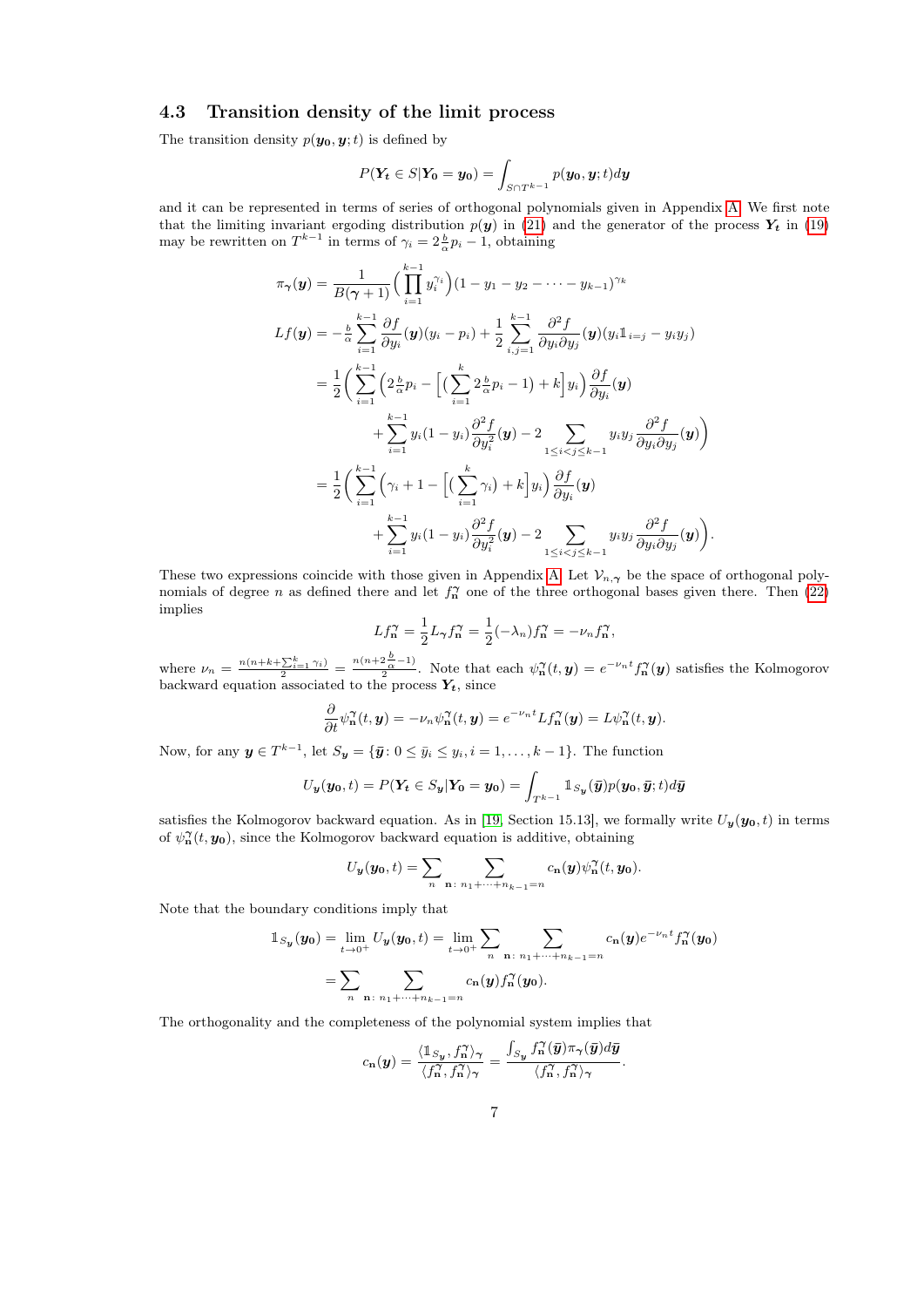The transition density  $p(\mathbf{y_0}, \mathbf{y};t)$  may be then computed differentiating  $U_\mathbf{y}(\mathbf{y_0}, t)$ , obtaining (cfr. [\[19,](#page-12-14) Eq. (15.13.11)])

$$
p(\mathbf{y_0}, \mathbf{y}; t) = \frac{\partial}{\partial \mathbf{y}} \sum_{n} \sum_{\mathbf{n}: n_1 + \dots + n_{k-1} = n} c_{\mathbf{n}}(\mathbf{y}) \psi_{\mathbf{n}}^{\gamma}(t, \mathbf{y_0})
$$
  
=  $\pi_{\gamma}(\mathbf{y}) \sum_{n} e^{-\nu_n t} \sum_{\mathbf{n}: n_1 + \dots + n_{k-1} = n} \frac{f_{\mathbf{n}}^{\gamma}(\mathbf{y}) f_{\mathbf{n}}^{\gamma}(\mathbf{y_0})}{\langle f_{\mathbf{n}}^{\gamma}, f_{\mathbf{n}}^{\gamma} \rangle_{\gamma}}.$ 

## <span id="page-7-0"></span>5 Two-dimensional urn

In the next proposition we point out the behavior obtained when we look at the aggregated evolution of two groups  $J_1$ ,  $J_2$  of urn colors.

<span id="page-7-1"></span>**Proposition 1.** Let  $J = \{J_1, J_2\}$  with  $J_1 \neq \emptyset$ ,  $J_2 \neq \emptyset$  and  $J_1 \cup J_2 = \{1, ..., k\}$ . Under the hypothesis of Theorem [1,](#page-3-5) each component of the sequence of processes  $X_t^{(\beta,J)}$  converges, for  $\beta \to 1$ , to the one dimensional diffusion process with values in  $[0, 1]$  that satisfies the SDE

$$
dX_{t,i}^{(J_1,J_2)} = -b \frac{X_{t,i}^{(J_1,J_2)} - p_i}{\alpha} dt + (-1)^{i+1} \sqrt{\max(0, X_{t,i}^{(J_1,J_2)}(1 - X_{t,i}^{(J_1,J_2)}))} dW_t.
$$

In addition,  $X_{t,1}^{(J_1,J_2)} = \sum_{l \in J_1} X_{t,l}$  and  $X_{t,2}^{(J_1,J_2)} = \sum_{l \in J_2} X_{t,l}$ .

*Proof.* It is sufficient to apply Theorem [2](#page-5-3) and note that the process  $X_t^{(J)}$  satisfies the SDE [\(18\)](#page-5-4), that now reads

$$
d\left(\begin{array}{c} X_{t,1}^{(J)} \\ X_{t,2}^{(J)} \end{array}\right) = -\frac{b}{\alpha} \left(\begin{array}{c} X_{t,1}^{(J)} - p_1^{(J)} \\ X_{t,2}^{(J)} - p_2^{(J)} \end{array}\right) dt + \left(\begin{array}{c} \sqrt{X_{t,1}^{(J)} X_{t,2}^{(J)}} \\ -\sqrt{X_{t,1}^{(J)} X_{t,2}^{(J)}} \end{array}\right) d\left(\begin{array}{c} W_{t,1} \\ W_{t,2} \end{array}\right).
$$

Now, if we further specialize the grouping choice to  $\mathbf{J} = (\{i\}, \{1, \ldots, i-1, i+1, \ldots, k\})$ , we get

$$
\psi_{n,1}^{(\beta,\mathbf{J})} = \psi_{n,i}^{(\beta)}, \qquad \psi_{n,2}^{(\beta,\mathbf{J})} = \sum_{l \neq i} \psi_{n,l}^{(\beta)}
$$

$$
\xi_{n,1}^{(\beta,\mathbf{J})} = \xi_{n,i}^{(\beta)}, \qquad \xi_{n,2}^{(\beta,\mathbf{J})} = \sum_{l \neq i} \xi_{n,l}^{(\beta)} = 1 - \xi_{n,i}^{(\beta)}
$$

$$
p_1^{(\mathbf{J})} = p_i, \qquad p_2^{(\mathbf{J})} = \sum_{l \neq i} p_l = 1 - p_i.
$$

We note that in this case  $Y_{t,i} = X_{t,1}^{(J)}$  is the first component of  $X_t^{(J)}$  and we get the following corollary: Corollary [1](#page-3-5). Under the conditions of Theorem 1 the i-th component of the sequence of processes  $X^{(\beta)}$ 

<span id="page-7-2"></span>converges, for 
$$
\beta \to 1
$$
, to the one dimensional diffusion  $(X_{t,i})_{t\geq 0}$  with values in [0,1] satisfying the SDE

$$
dX_{t,i} = -b\frac{X_{t,i} - p_i}{\alpha}dt + \sqrt{\max(0, X_{t,i}(1 - X_{t,i}))}dW_t.
$$

#### 5.1 Excursions from  $z_0$

Let  $J = \{J_1, J_2\}$  as in Proposition [1,](#page-7-1) that implies that  $Z_t = \sum_{l \in J} X_{t,l}$  satisfies the following equation

$$
dZ_t = -b\frac{Z_t - \sum_{l \in J} p_l}{\alpha} dt + \sqrt{\max(0, Z_t(1 - Z_t))} dW_t.
$$

that is [\(23\)](#page-10-1) with  $a_0 = \frac{b}{\alpha} \sum_{l \in J} p_l$  and  $a_1 = \frac{b}{\alpha} - a_0$ . We focus here on some properties of Z. As in [\[19,](#page-12-14) Section 15.3, let a and b be fixed, subject to  $0 < a < b < 1$ , and let  $\tau_A$  be the hitting time of the set A (for  $z \in (0,1)$ , we set  $\tau_z = \tau_{\{z\}}$  for semplicity) and  $\tau^* = \tau_{\{a,b\}} = \min(\tau_a, \tau_b)$  be the first time the process reaches either a or b. We highlight some classical problems that are linked to  $\tau_b, \tau_a$  and  $\tau^*$ .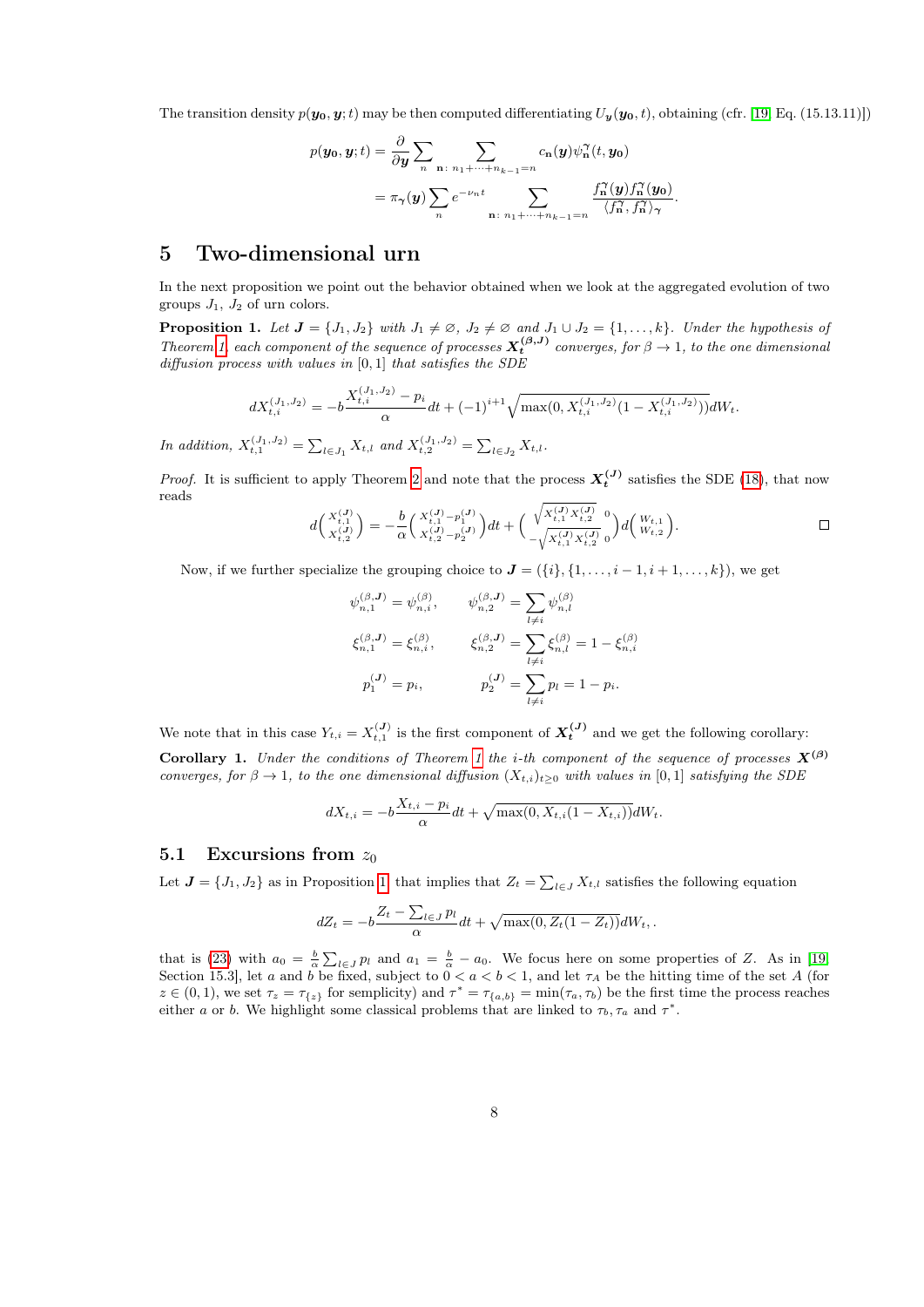#### Problem 1.

Find  $u(z_0) = P(\tau_b < \tau_a | Z_0 = z_0)$ , the probability that the process  $Z_t$  reaches b before a starting from  $z_0$ . As a consequence of [\[19,](#page-12-14) Eq. (15.3.10)] and of the scale function  $S:(0,1) \to \mathbb{R}$  of  $Z_t$  given in [\(24\)](#page-11-13), we get

$$
u(z_0) = \frac{S(z_0) - S(a)}{S(b) - S(a)} = \frac{\int_a^{z_0} t^{-2\frac{b}{\alpha} \sum_{l \in J} p_l} (1 - t)^{-2\frac{b}{\alpha}(1 - \sum_{l \in J} p_l)} dt}{\int_a^b t^{-2\frac{b}{\alpha} \sum_{l \in J} p_l} (1 - t)^{-2\frac{b}{\alpha}(1 - \sum_{l \in J} p_l)} dt}.
$$

#### Problem 2.

Find  $w(z_0) = E(\int_0^{\tau^*}$  $\int_0^{\tau} g(Z_t) dt | Z_0 = z_0$ , with g bounded and continuous function. This quantity is the expected cost up to the time when either a or b was first reached, under the cost rate g, starting from  $z_0 \in (a, b)$ . When  $g \equiv 1$ , then this problem gives the mean time to reach either a or b, starting from  $z_0 \in (a, b)$ . The solution  $w : (a, b) \to \mathbb{R}$  may be computed in terms of  $u : (a, b) \to [0, 1]$  above, of the scale function  $S: (0,1) \to \mathbb{R}$  of  $Z_t$  given in [\(24\)](#page-11-13), and of the speed density  $m: (0,1) \to \mathbb{R}$  of  $Z_t$  given in [\(25\)](#page-11-14). By [\[19,](#page-12-14) Eq. (15.3.11)] we get

$$
w(z_0) = 2\bigg(u(z_0)\int_{z_0}^b (S(b) - S(t))m(t)g(t)dt + u(1 - z_0)\int_a^{z_0} (S(t) - S(a))m(t)g(t)dt\bigg),
$$

or, in terms of the *Green function*  $G : [a, b] \times [a, b]$  of the process  $Z_t$  on the interval  $[a, b]$ ,

$$
w(z_0) = \int_a^b G(x_0, t)g(t)dt,
$$

where

$$
G(x,s) = \begin{cases} 2^{\frac{\int_a^x t^{-2a_0} (1-t)^{-2a_1} dt \int_s^b t^{-2a_0} (1-t)^{-2a_1} dt}{\int_a^b t^{-2a_0} (1-t)^{-2a_1} dt} s^{2a_0 - 1} (1-s)^{2a_1 - 1} & \text{if } a \le x \le s \le b; \\ 2^{\frac{\int_a^b t^{-2a_0} (1-t)^{-2a_1} dt \int_a^s t^{-2a_0} (1-t)^{-2a_1} dt}{\int_a^b t^{-2a_0} (1-t)^{-2a_1} dt}} s^{2a_0 - 1} (1-s)^{2a_1 - 1} & \text{if } a \le s \le x \le b. \end{cases}
$$

A complete characterization of G in terms of a second order differential equation may be found in [\[19,](#page-12-14) p. 199]. An explicit formula for G is possible only when  $a_0 = 0$  (extinction of  $J_1$ , not admitted in our model), that may be found in [\[19,](#page-12-14) p. 208].

#### Problem 3.

In [\[15\]](#page-12-15), it is stated that for one-dimensional diffusion with limiting invariant distribution with density  $\pi(x)$ , one has

$$
\pi(x) = \lim_{\varepsilon \to 0} \frac{E(\mathbb{1}_{\tau(x-\varepsilon,x+\varepsilon)})}{E(Z_{(x,\varepsilon)})},
$$

where

$$
\tau(x-\varepsilon, x+\varepsilon) = \inf\{t > 0 \colon Z_t \notin (x-\varepsilon, x+\varepsilon)\},
$$
  

$$
Z_{(x,\varepsilon)} = \inf\{t > \tau(x-\varepsilon, x+\varepsilon) \colon Z_t = x\},
$$

denote the first exit time from  $(x - \varepsilon, x + \varepsilon)$  and the time of first return to x after leaving  $(x - \varepsilon, x + \varepsilon)$ , respectively. The proof in [\[15\]](#page-12-15) can be easily modified to our context, so that for  $Z_t$  above relation reads

$$
\lim_{\varepsilon \to 0} \frac{E(\mathbb{1}_{\tau(z_0 - \varepsilon, z_0 + \varepsilon)})}{E(Z_{(z_0, \varepsilon)})} = \frac{\Gamma(2\frac{b}{\alpha})}{\Gamma\left(2\frac{b}{\alpha}\sum_{l \in J} p_l\right)\Gamma\left(2\frac{b}{\alpha}\left(1 - \sum_{l \in J} p_l\right)\right)} z_0^{\frac{b}{\alpha}\sum_{l \in J} p_l - 1} (1 - z_0)^{2\frac{b}{\alpha}(1 - \sum_{l \in J} p_l) - 1}.
$$

# <span id="page-8-0"></span>6 Accessible and inaccessible boundaries: recessive sets and dominant components

Looking at [\(21\)](#page-5-1), we give the following definition: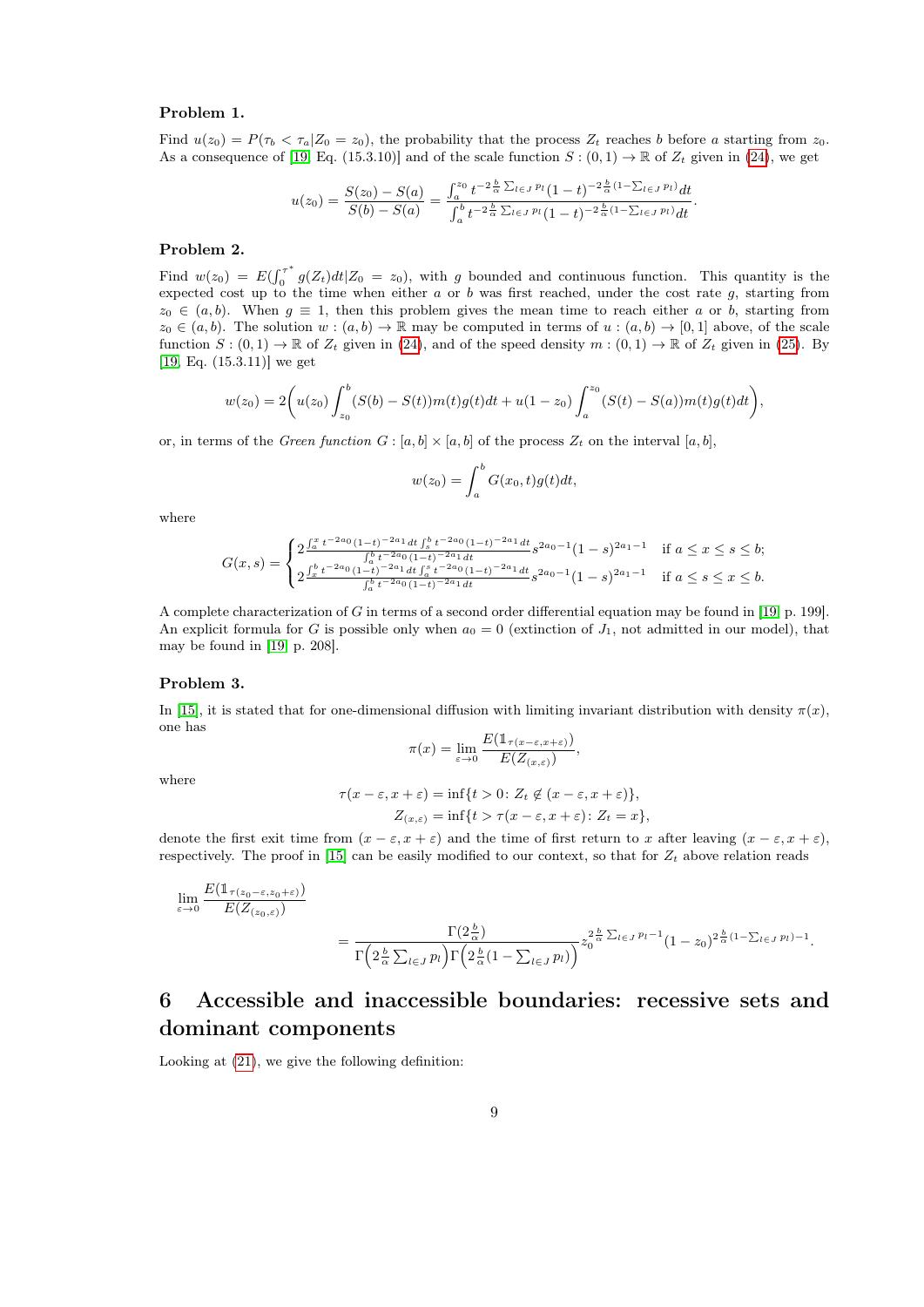**Definition 1.** A subset  $J \subsetneq \{1, ..., k\}$ ,  $J \neq \emptyset$ , is said *recessive* if  $\sum_{l \in J} p_l < \frac{\alpha}{2b}$ .

Obviously, every subset of a recessive set is recessive. Moreover, when  $\frac{\alpha}{b} > 2(1 - \min_i p_i)$ , every set  $J \subsetneq \{1, \ldots, k\}$  is recessive. Finally, the following result holds true:

<span id="page-9-4"></span><span id="page-9-2"></span>Proposition 2. We have:

- 1. *J* is recessive if and only if  $P(\exists t: \bigcap_{i \in J} \{X_{t,i} = 0\}) = 1;$
- <span id="page-9-3"></span>2. *J* is not recessive if and only if  $P(\exists t: \bigcap_{i \in J} \{X_{t,i} = 0\}) = 0;$
- <span id="page-9-1"></span>3. the set  $\{1, \ldots, i-1, i+1, \ldots, k\}$  is recessive if and only if  $P(\exists t: \{X_{t,i} = 1\}) = 1$ ;
- 4. the set  $\{1, \ldots, i-1, i+1, \ldots, k\}$  is not recessive if and only if  $P(\exists t: \{X_{t,i} = 1\}) = 0$ .

<span id="page-9-5"></span>In case [3,](#page-9-1) the component i is called dominant.

*Proof.* For  $J \subsetneq \{1,\ldots,k\}$ ,  $J \neq \emptyset$ , let  $J = \{J, J^c\}$ . Proposition [1](#page-7-1) implies that  $Z_t = \sum_{l \in J} X_{t,l}$  satisfies the following equation

$$
dZ_t = -b \frac{Z_t - \sum_{l \in J} p_l}{\alpha} dt + \sqrt{\max(0, Z_t(1 - Z_t))} dW_t
$$
  
= 
$$
\left( -\frac{b}{\alpha} \left( 1 - \sum_{l \in J} p_l \right) Z_t + \frac{b}{\alpha} \sum_{l \in J} p_l (1 - Z_t) \right) dt + \sqrt{\max(0, Z_t(1 - Z_t))} dW_t,
$$

that is [\(23\)](#page-10-1) with  $a_0 = \frac{b}{\alpha} \sum_{l \in J} p_l$  and  $a_1 = \frac{b}{\alpha} - a_0$ . Since  $\bigcap_{i \in J} \{X_{t,i} = 0\} = \{Z_t = 0\}$ , the results [1](#page-9-2) and [2](#page-9-3) in Proposition [2](#page-9-4) are a consequence of the classification of the boundary point  $z = 0$  given in Appendix [B.](#page-10-2)

With the same spirit, Corollary [1](#page-7-2) states that  $Z_t = 1 - X_{t,i}$  satisfies the SDE

$$
dZ_t = -b \frac{Z_t - \sum_{l \neq i} p_l}{\alpha} dt + \sqrt{\max(0, (1 - Z_t) Z_t)} dW_t
$$
  
=  $\left( -\frac{b}{\alpha} p_i Z_t + \frac{b}{\alpha} (1 - p_i) (1 - Z_t) \right) dt + \sqrt{\max(0, Z_t (1 - Z_t))} dW_t,$ 

that is [\(23\)](#page-10-1) with  $a_0 = \frac{b}{\alpha}(1-p_i)$  and  $a_1 = \frac{b}{\alpha} - a_0$ . The results [3](#page-9-1) and [4](#page-9-5) in Proposition [2](#page-9-4) are then a consequence of the classification of the boundary point  $z = 0$  given in Appendix [B.](#page-10-2)

# <span id="page-9-0"></span>A Multidimensional orthogonal polynomials on the simplex

In this section, we recall some results on orthogonal polynomials on the simplex, as given in [\[10,](#page-11-15) Section 5.3]. Our notation differs from that of [\[10\]](#page-11-15) since we use  $\gamma_i$  instead of  $\kappa_i - 1/2$  and  $k - 1$  instead of d. Accordingly, let  $T^{k-1}$  be the  $k-1$ -dimensional simplex defined by

$$
T^{k-1} := \{ \mathbf{y} \in \mathbb{R}^{k-1} : y_1 \geq 0, \ldots, y_{k-1} \geq 0, 1 - y_1 - y_2 - \cdots - y_{k-1} \geq 0 \}.
$$

Fixed  $\boldsymbol{\gamma}=(\gamma_1,\ldots,\gamma_k)$  with  $\gamma_i>-1$  for any  $i\in\{1,\ldots,k\}$ , the classical polynomials on  $T^{k-1}$  are orthogonal with respect to the weight  $\mathcal{L}^1(T^{k-1})$  function

$$
f_{\gamma}(\mathbf{y}) = (1 - y_1 - \cdots - y_{k-1})^{\gamma_k} \prod_{i=1}^{k-1} y_i^{\gamma_i},
$$

where the normalization constant  $w_{\gamma}$  of  $f_{\gamma}$  is given by the Dirichlet integral

$$
\frac{1}{w_{\gamma}} = \frac{\Gamma(\gamma_1 + 1) \cdots \Gamma(\gamma_k + 1)}{\Gamma\left(\sum_{1}^{k} \gamma_i + k\right)}.
$$

Then, we may define  $\pi_{\gamma}(y) = w_{\gamma} f_{\gamma}(y)$ , which is a density on  $T^{k-1}$ . The Hilbert space that we consider here is hence defined on  $T^{k-1}$  by the inner product

$$
\langle f, g \rangle_{\boldsymbol{\gamma}} = \int_{T^{k-1}} f(\mathbf{y}) g(\mathbf{y}) \pi_{\boldsymbol{\gamma}}(\mathbf{y}) d\mathbf{y},
$$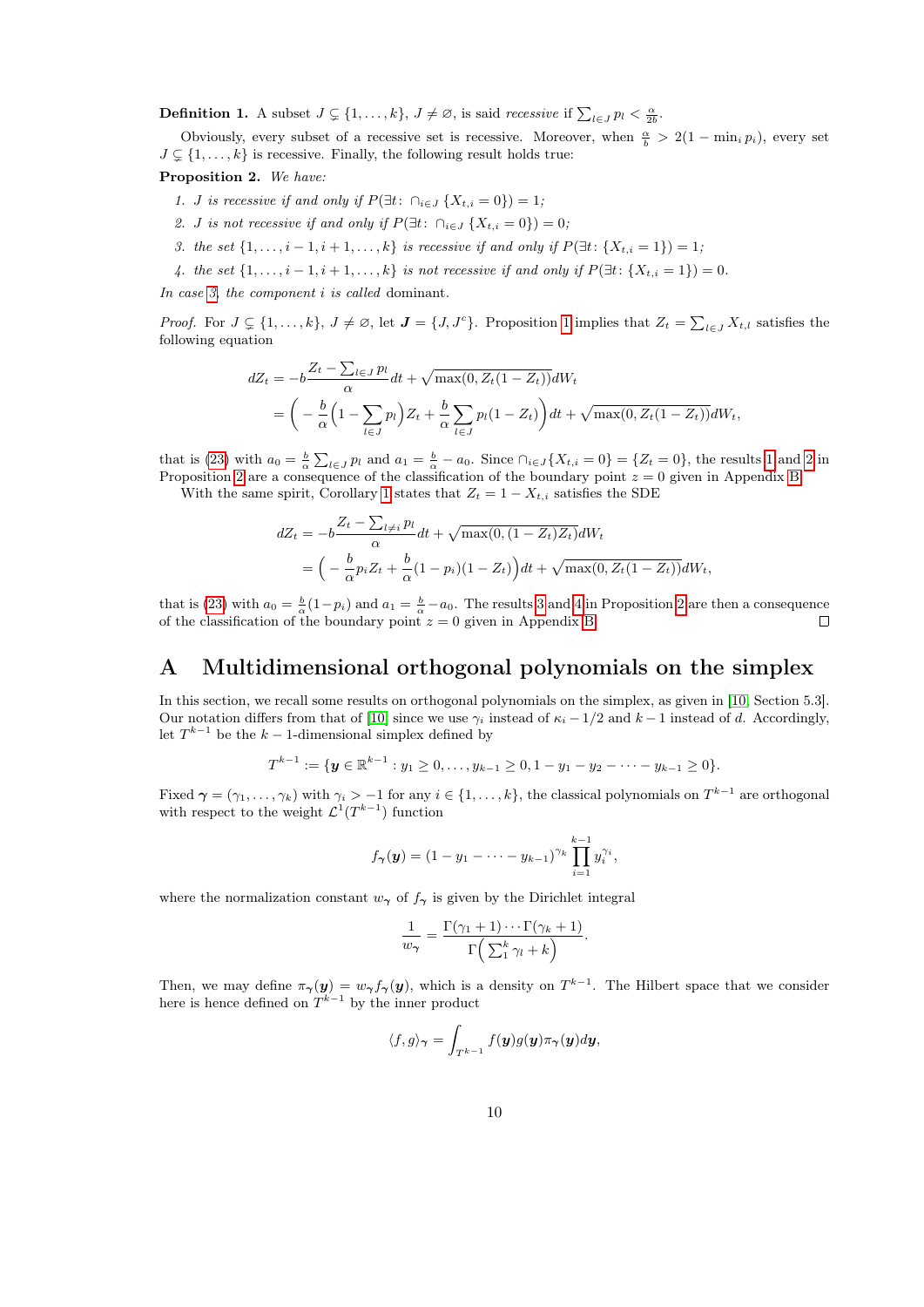that gives the orthogonality stated above. As proven in [\[10,](#page-11-15) Section 5.3], the space  $\mathcal{V}_{n,\gamma}$  of orthogonal polynomials of degree n is a eigenspace of eigenfunctions f of the second-order differential operator

$$
L_{\gamma}f = \sum_{i=1}^{k-1} \left( \gamma_i + 1 - \left[ \left( \sum_{i=1}^k \gamma_i \right) + k \right] y_i \right) \frac{\partial f}{\partial y_i}(\mathbf{y}) + \sum_{i=1}^{k-1} y_i (1 - y_i) \frac{\partial^2 f}{\partial y_i^2}(\mathbf{y}) - 2 \sum_{1 \le i < j \le k-1} y_i y_j \frac{\partial^2 f}{\partial y_i \partial y_j}(\mathbf{y})
$$

with eigenvalue  $\lambda_n = n(n + k + \sum_{i=1}^k \gamma_i)$  (see [\[10,](#page-11-15) Eq. (5.3.4)]), that is,

<span id="page-10-0"></span>
$$
L_{\gamma} f(\mathbf{y}) = -\lambda_n f(\mathbf{y}), \qquad \text{for any } f \in \mathcal{V}_{n,\gamma}.
$$
 (22)

In [\[10,](#page-11-15) Section 5.3]), three orthogonal bases of  $\mathcal{V}_{n,\gamma}$  are presented. Each one of these three bases is made by functions identified by the  $\binom{n+k-2}{n}$  possible choice of  $\mathbf{n} = (n_1, \ldots, n_{k-1})$  with  $n_i \geq 0$  and  $|\mathbf{n}| = \sum_i n_i = n$ as follows.

Jacobi: the standard extension of Jacobi polynomials given in [\[10,](#page-11-15) Proposition 5.3.1] as

$$
P_{\mathbf{n}}^{\gamma}(\mathbf{y}) = h_{P,\mathbf{n}}^{\gamma} \prod_{i=1}^{k-1} \left( \sum_{l=i}^{k-1} x_l \right)^{n_i} p_{n_i}^{(\sum_{l=i+1}^{k-1} n_l + \sum_{l=i+1}^{k} (\gamma_l + 1) - 1, \gamma_i)} \left( \frac{2x_i}{\sum_{l=i}^{k-1} x_l} - 1 \right),
$$

where  $p_n^{(a_1, a_2)}(t)$  is the standard Jacobi polynomial defined on  $-1 < t < 1$  and  $h_{P,n}^{\gamma}$  is the normalizing factor given in [\[10,](#page-11-15) Proposition 5.3.1] in terms of products of Pochhammer symbols, so that  $\langle P^{\pmb{\gamma}}_{\mathbf{n_1}}, P^{\pmb{\gamma}}_{\mathbf{n_2}} \rangle_{\pmb{\gamma}} = \mathbbm{1}_{\mathbf{n_1} \equiv \mathbf{n_2}};$ 

Monic orthogonal basis: in [\[10,](#page-11-15) Proposition 5.3.2] it is proven that the following family is a orthogonal base of  $\mathcal{V}_{n,\gamma}$ :

$$
V_{\mathbf{n}}^{\gamma}(\mathbf{y}) = \sum_{\mathbf{m}\preceq\mathbf{n}} \prod_{i=1}^{k-1} (-1)^{n_i - m_i} y_i^{m_i} \left( \binom{n_i}{m_i} \frac{(\gamma_i + 1)_{n_i}}{(\gamma_i + 1)_{m_i}} \frac{(\sum_{i=1}^{k} \gamma_i + k - 1)_{n_i}}{(\sum_{i=1}^{k} \gamma_i + k - 1)_{m_i}} \right),
$$

where  $\mathbf{m} \preceq \mathbf{n}$  means  $m_i \leq n_i$  for any  $i = 1, ..., k - 1$ . Note that in this case the normalizing factor  $h_{V,\mathbf{n}}^{\gamma}$  is not given explicitly, and then  $\langle V_{\mathbf{n_1}}^{\gamma}, V_{\mathbf{n_2}}^{\gamma} \rangle_{\gamma} = \mathbb{1}_{\mathbf{n_1} \equiv \mathbf{n_2}} (h_{V,\mathbf{n_1}}^{\gamma})^2$ .

Rodrigue formula: in [\[10,](#page-11-15) Proposition 5.3.3] it is proven that the following family is a orthogonal base of  $\mathcal{V}_{n,\gamma}$ , given in terms of the Rodrigue formula:

$$
U_{\mathbf{n}}^{\gamma}(\mathbf{y}) = \frac{\frac{\partial^{n}}{\partial y_1^{n_1} \cdots \partial y_{k-1}^{n_{k-1}}}\left[ (1 - y_1 - y_2 - \cdots - y_{k-1})^{\gamma_k + n} \prod_{i=1}^{k-1} y_i^{\gamma_i + n_i} \right]}{(1 - y_1 - y_2 - \cdots - y_{k-1})^{\gamma_k} \prod_{i=1}^{k-1} y_i^{\gamma_i}}.
$$

Again, the normalizing factor  $h_{U,n}^{\gamma}$  is not given explicitly, and then  $\langle U_{n_1}^{\gamma}, U_{n_2}^{\gamma} \rangle_{\gamma} = \mathbb{1}_{n_1 \equiv n_2} (h_{U,n_1}^{\gamma})^2$ . Moreover, the two families  $(U_n^{\gamma})_n$  and  $(V_n^{\gamma})_n$  are biorthogonal, in the sense that  $\langle U_{n_1}^{\gamma}, V_{n_2}^{\gamma} \rangle_{\gamma} = 0$ whenever  $n_1 \neq n_2$ .

## <span id="page-10-2"></span>B Wright-Fisher boundary types

In this section we recall a classification of the boundaries of the one-dimensional Wright-Fisher process with mutation given in [\[19,](#page-12-14) p. 239, Example 8] (see also [\[17\]](#page-12-16)).

Fixed  $a_0, a_1 \geq 0$ , let  $Z_t$  be the process with values in [0, 1] that satisfies the SDE

<span id="page-10-1"></span>
$$
dZ_t = (-a_1 Z_t + a_0 (1 - Z_t))dt + \sqrt{\max(0, Z_t (1 - Z_t))}dW_t.
$$
\n(23)

Then by [\[19,](#page-12-14) Eq. (15.6.18) and Eq. (15.6.19)], we have that

the boundary point 
$$
z \in \{0, 1\}
$$
   
is a regular boundary if  $a_z = 0$ ;  
is a regular boundary if  $0 < a_z < \frac{1}{2}$ ;  
is an entrance boundary if  $a_z \ge \frac{1}{2}$ .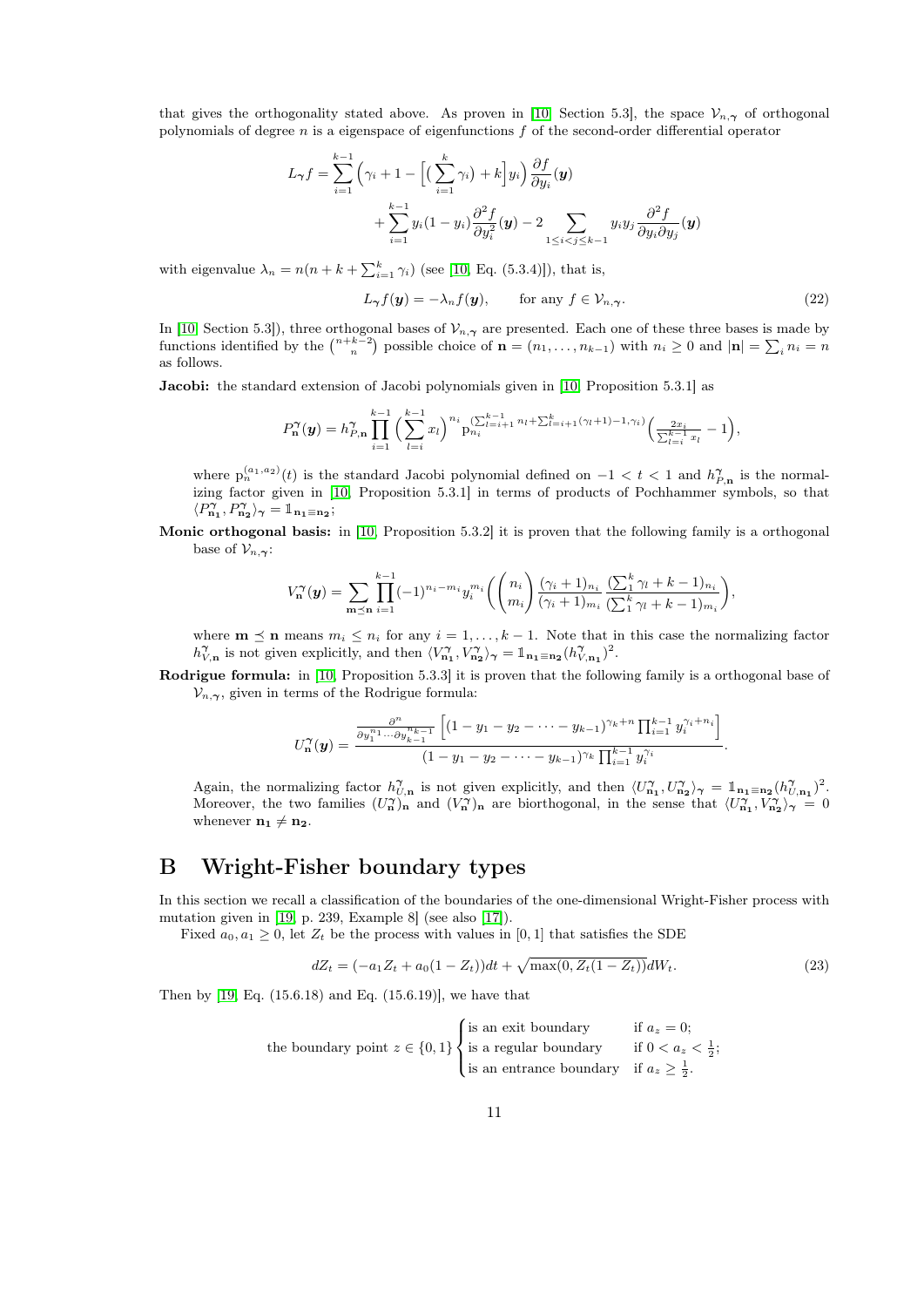When  $a_0, a_1 > 0$ , the SDE may be written as

$$
dZ_t = -(a_0 + a_1) \left(Z_t - \frac{a_0}{a_0 + a_1}\right) dt + \sqrt{\max(0, Z_t(1 - Z_t))} dW_t
$$

and the process that starts at  $Z_0 \in (0,1)$  will never leave the strip [0,1]. In particular, the classification above states whether the process  $Z_t$  will reach the boundary infinitely many times (and the boundary point is a reflection barrier) or will never reach it. In particular z is a regular boundary if and only if  $Z_t$  reaches the reflecting barrier z infinitely many times; while z is an entrance boundary if and only if the process  $Z_t$ will never touch z.

Moreover, we may compute the *scale function*  $S : (0,1) \to \mathbb{R}$ , defined as the integral of its derivative

$$
S'(z) = S'(z_0) \exp\Big(-\int_{z_0}^z \frac{2(-a_1t + a_0(1-t))}{t(1-t)}dt\Big)
$$

and the speed density  $m:(0,1) \to \mathbb{R}$ , defined as  $m(z) = 1/(S'(z)z(1-z))$ . A direct computation as in [\[17\]](#page-12-16) yields:

<span id="page-11-14"></span><span id="page-11-13"></span>
$$
S(z) = S(z_1) + S'(z_1) \int_{z_0}^{z} t^{-2a_0} (1-t)^{-2a_1} dt \quad \text{and} \tag{24}
$$

$$
m(z) = \frac{1}{S'(z_1)} z^{2a_0 - 1} (1 - z)^{2a_1 - 1}.
$$
\n(25)

### <span id="page-11-3"></span>References

- [1] G. Aletti and I. Crimaldi. Generalized rescaled Pólya urn and its statistical applications. arXiv2010.06373, 2021.
- <span id="page-11-0"></span>[2] G. Aletti and I. Crimaldi. The rescaled Pólya urn: local reinforcement and chi-squared goodness of fit test. Advances in Applied Probability, 54:forthcoming, 2022.
- <span id="page-11-1"></span>[3] G. Aletti, I. Crimaldi, and F. Saracco. A model for the twitter sentiment curve. PLOS ONE, 16(4):1–28, 04 2021.
- <span id="page-11-7"></span>[4] J. P. Bollback, T. L. York, and R. Nielsen. Estimation of  $2N_e s$  from temporal allele frequency data. Genetics, 179:497–502, 2008.
- <span id="page-11-10"></span>[5] M. Chaleyat-Maurel and V. Genon-Catalot. Filtering the Wright–Fisher diffusion. ESAIM: Probability and Statistics, 13:197–217, 6 2009.
- <span id="page-11-6"></span>[6] C. Costantini, P. De Blasi, S. Ethier, M. Ruggiero, and D. Spanò. Wright-Fisher construction of the two-parameter Poisson-Dirichlet diffusion. The Annals of Applied Probability, 27:1923–1950, 2017.
- <span id="page-11-8"></span>[7] C. Dangerfield, D. Kay, and K. Burrage. Stochastic models and simulation of ion channel dynamics. Procedia Computer Science, 1(1):1587–1596, 2010.
- <span id="page-11-9"></span>[8] C. E. Dangerfield, D. Kay, S. MacNamara, and K. Burrage. A boundary preserving numerical algorithm for the Wright–Fisher model with mutation. BIT Numerical Mathematics, 5:283–304, 2012.
- <span id="page-11-11"></span>[9] F. Delbaen and H. Shirakawa. An interest rate model with upper and lower bounds. Asia-Pac. Financ. Mark., 9:191–209, 2002.
- <span id="page-11-15"></span>[10] C. F. Dunkl and Y. Xu. Orthogonal polynomials of several variables, volume 155 of Encyclopedia of Mathematics and its Applications. Cambridge University Press, Cambridge, second edition, 2014.
- <span id="page-11-2"></span>[11] F. Eggenberger and G. Pólya. Über die statistik verketteter vorgänge. ZAMM - Journal of Applied Mathematics and Mechanics / Zeitschrift für Angewandte Mathematik und Mechanik, 3(4):279–289, 1923.
- <span id="page-11-4"></span>[12] S. Favaro, M. Ruggiero, and S. G. Walker. On a Gibbs sampler based random process in Bayesian nonparametrics. Electronic Journal of Statistics, 3:1556–1566, 2009.
- <span id="page-11-12"></span>[13] C. Gourieroux and J. Jasiak. Multivariate jacobi process with application to smooth transitions. Journal of Econometrics, 131:475–505, 2006.
- <span id="page-11-5"></span>[14] R. C. Griffiths and D. Spanò. Diffusion processes and coalescent trees. In Probability and Mathematical Genetics, Papers in Honour of Sir John Kingman, (N. H. Bingham and C. M. Goldie, eds.). LMS Lecture Note Series. Cambridge University Press, 378(15):358–375, 2010.